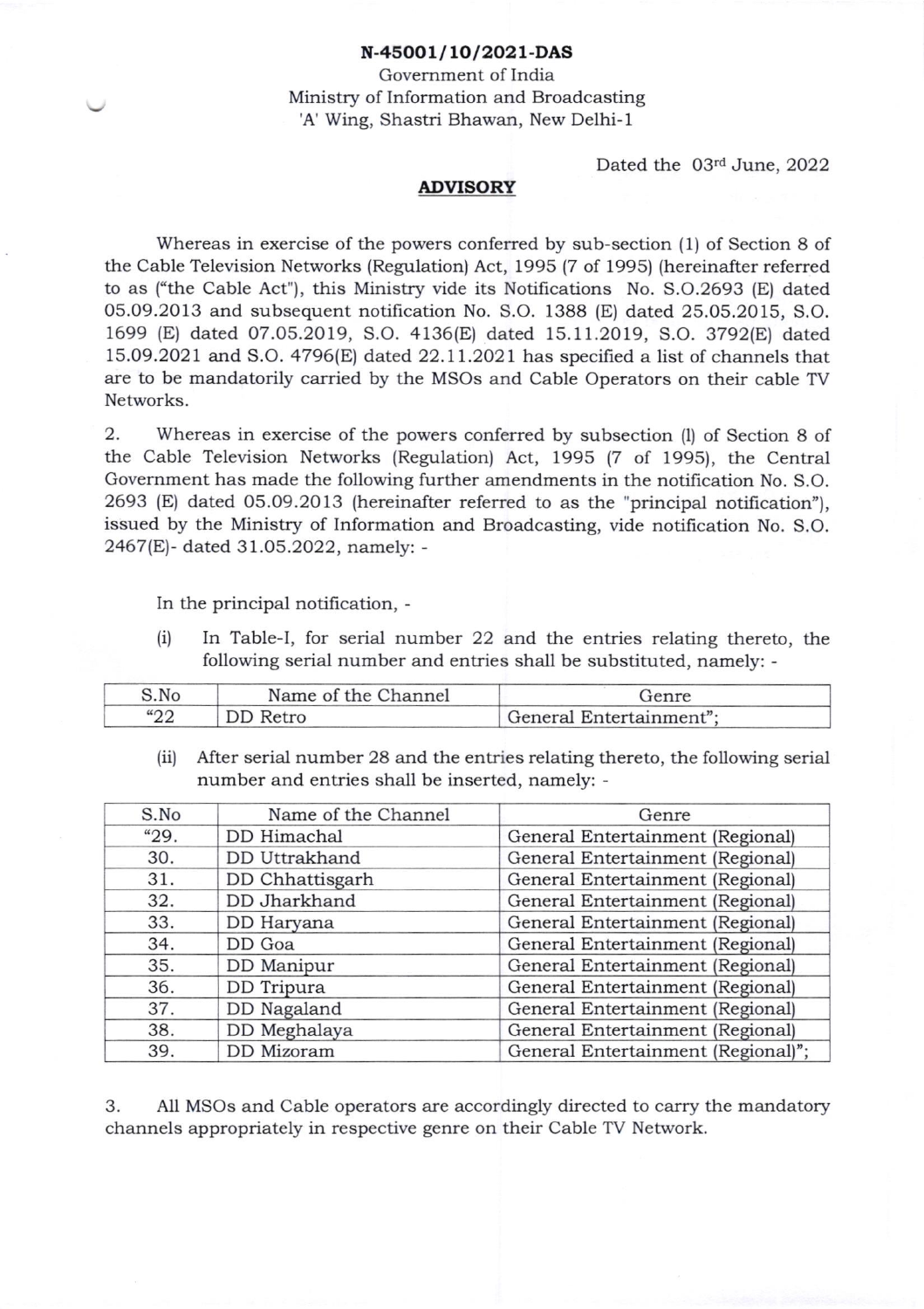4. The chaanels from serial number 29 to 39 shall be mandatorily carried only by those Cable Operators whose services are limited to the State to which such regional channels pertain to.

5. Any violation of Section 8 of the Cable Act shall invite such action as provided in the Cable TV Act and the Rules framed thereunder as well as the terms and conditions stipulated in the MSO permission, as the case may be.

 $\frac{2}{\sqrt{314}}$ 

Deputy Secretary to the Govemment of India

Encl: As above

To,

All MSOs/LCOs